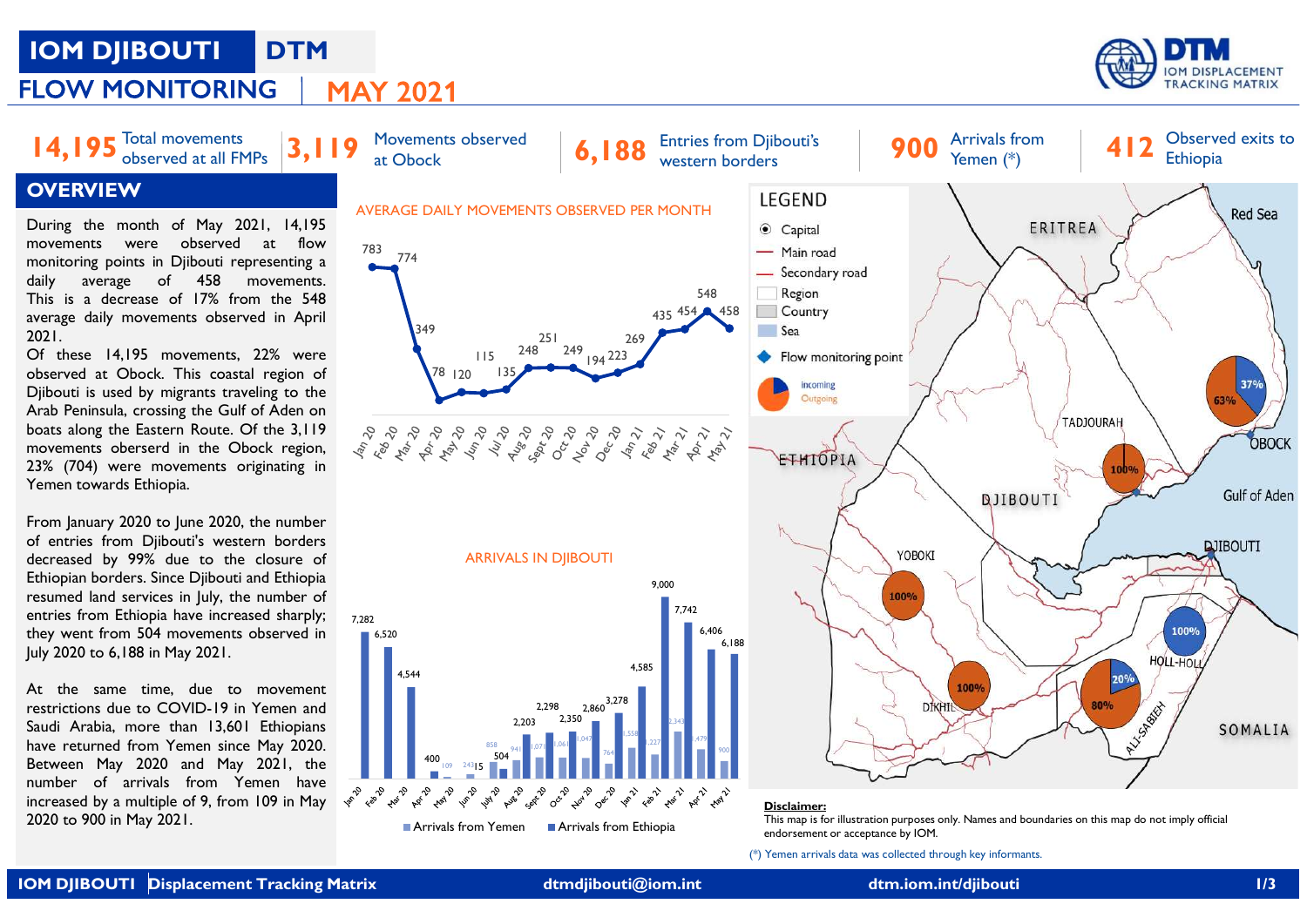# IOM DJIBOUTI DTM

ARRIVALS FROM ETHIOPIA

FLOW MONITORING | MAY 2021<br>
During the month of May 2021, the main intended final destinations were Yemen (53%),<br>
Djibouti (21%), Saudi Arabia (13%) and Ethiopia (13%). The majority of the observed<br>
population were male (8 FLOW MONITORING | MAY 2021<br>
During the month of May 2021, the main intended final destinations were Yemen (53%),<br>
Djibouti (21%), Saudi Arabia (13%) and Ethiopia (13%). The majority of the observed<br>
propulation were male ( **FLOW MONITORING** MAY 2021<br>
Puring the month of May 2021, the main intended final destinations were Yemen (53%),<br>
Djibouti (21%), Saudi Arabia (13%) and Ethiopia (13%). The majority of the observed<br>
population were male (8 FLOW MONITORING MAY 2021<br>
Puring the month of May 2021, the main intended final destinations were Yemen (53%),<br>
Djibouti (21%), Suad I and Estination (21% children), while 13% of identified persons were<br>
population were ma **ELOW MONITORING** MAY 2021<br>
During the month of May 2021, the main intended final destinations were Yemen (53%),<br>
Diphouti (21%), Saudi Artabia (13%) and Ethiopia (13%). The majority of the observed<br>
population were male (

ARRIVALS FROM ETHIOPIA<br>
During the month of May 2021, the number of entries from<br>
Dijbouti's western borders increased to 6,188 compared with<br>
6,406 observed last month. From June 2020 to May 2021,<br>
47,429 arrivals from Et ARRIVALS FROM ETHIOPIA<br>During the month of May 2021, the number of entries from<br>Djibouti's western borders increased to 6,188 compared with<br>6,406 observed last month. From June 2020 to May 2021, 47,429 Ethiopia since<br>47,42 ARRIVALS FROM ETHIOPIA<br>
During the month of May 2021, the number of entries from<br>
Dijbouti's western borders increased to 6,188 compared with<br>
6,406 observed last month. From June 2020 to May 2021,<br>
47,429 arrivals from E





Children under 5 years  $_{1\%}$  Children under 5 EXITS TO ETHIOPIA  $^{40}$  30 30  $\leq 1\%$  mental or physical

Persons living with a **During the month of May 2021**, 412 exits from disability **disability** Migrants heading to Ethiopia were mainly Diibouti territory to Ethiopia were observed.



## ARRIVALS FROM YEMEN

During the month of May 2021, a total of 900 migrants arrived<br>from Yemen on the Diiboutian coast. The majority of the while 44 were female. From May 2020 to May 2021, 13,601 arrivals were recorded from Yemen, in total 12,774 male and





Foot: 78%